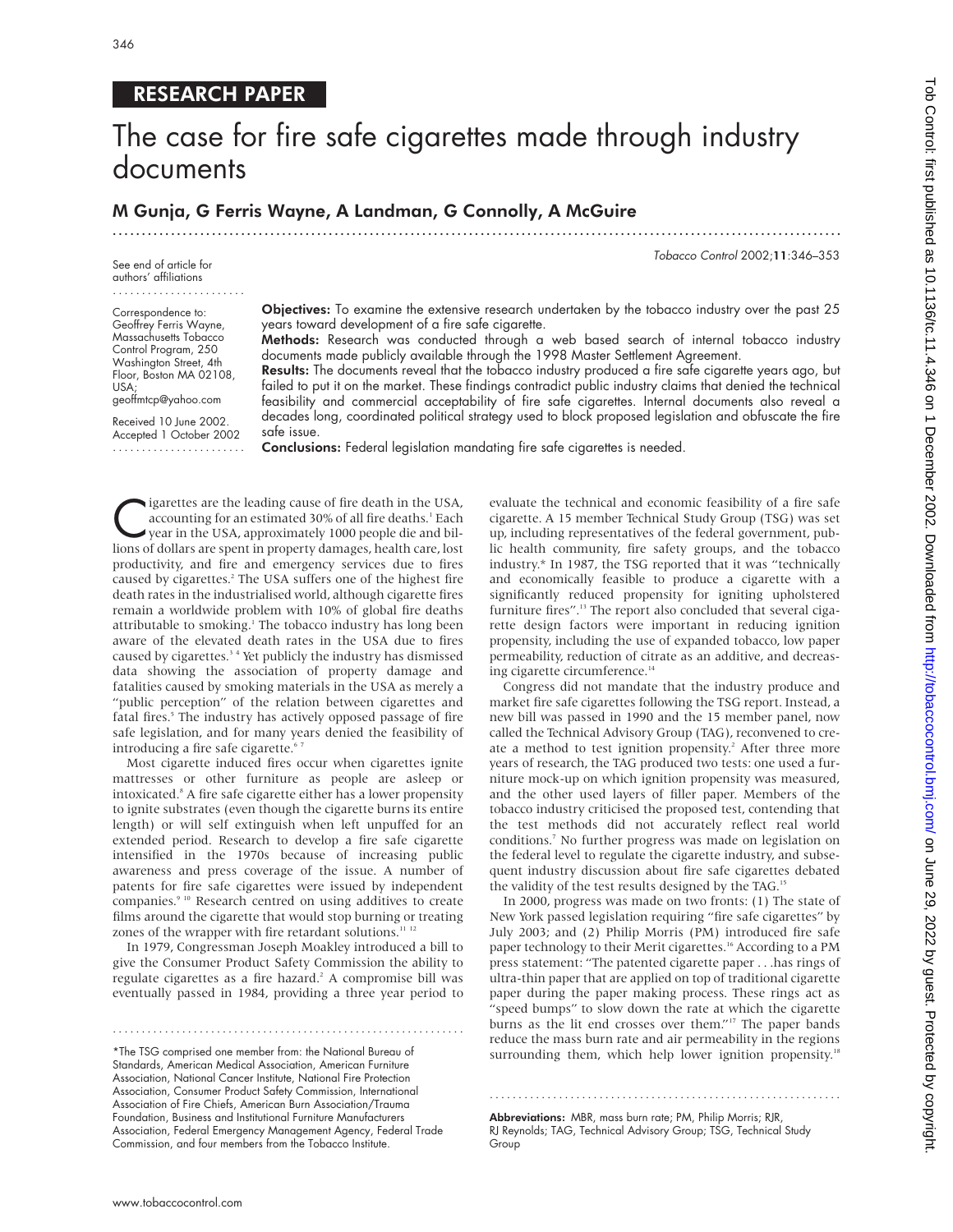| Patent feature                            | Description                                             | Results                                                                                                                                       | Number of<br>patents |
|-------------------------------------------|---------------------------------------------------------|-----------------------------------------------------------------------------------------------------------------------------------------------|----------------------|
| Silicate additives                        | Added silicate to paper for<br>reduced porosity         | Decreases burn rate to self extinguish when 8<br>unpuffed; increases total delivery                                                           |                      |
| Sheath enclosure                          | substance                                               | Cigarette enclosed by foil, Fire safe, although cumbersome and<br>silicates, or other fire retardant considered "impractical for routine use" | $\overline{4}$       |
| Banded paper/<br>barriers                 | Band of non-combustible<br>material in paper or tobacco | Terminates cigarette burning at<br>predetermined point (self extinguishing)                                                                   | 15                   |
| Asbestos or glass in<br>paper             | Addition of fire resistant<br>materials in paper        | Materials not suitable for use in commercial 4<br>cigarettes                                                                                  |                      |
| Burn rate additives                       | to reduce burn rate                                     | Addition of additives to paper Decreases burn rate to self extinguish when 2<br>unpuffed; increases total delivery                            |                      |
| Source: Industry documents. <sup>19</sup> |                                                         |                                                                                                                                               |                      |

However, PM is the only manufacturer to introduce fire safe technology, and this was made available in its Merit brand (with other brands reportedly on the way), leaving the vast majority of cigarettes in the market unchanged.

Internal industry documents recently released in accordance with the Master Settlement Agreement provide a new opportunity to examine the processes that the tobacco industry used to address the issue of fire safety of their product. The tobacco industry pursued fire safe research for decades, and dozens of prototypes of low ignition propensity and self extinguishing cigarettes were developed. During this time, the industry made public statements that obscured the progress of internal research, and acted politically to disable federal and state interventions. Internal documents reveal that the tobacco industry produced a fire safe cigarette years ago, but failed to put it in the market.

#### **METHODS**

This study examines tobacco industry research and political strategies initiated in the development and introduction of fire safe and low ignition propensity cigarettes. Research was conducted through a web based search of internal tobacco industry documents made publicly available through the 1998 Master Settlement Agreement, using the interface Tobacco Documents Online: (www.tobaccodocuments.org). A preliminary document index search, including optical character recognition whenever available, identified documents using relevant keywords (for example, fire safe, ignition, ignition propensity, burn, etc). Documents were further identified through related projects (Project Hamlet, Reduced Ignition Propensity (RIP), Low Ignition Propensity (LIP)) along with related researchers, management, committees, and meetings. Untitled documents were located through searches of surrounding Bates numbers, and a final search was made based on identification of gaps in document chronology. All identified documents were reviewed by at least two researchers, abstracted, and indexed. Internal industry research ranged within the period from 1971 to 1998, while related patent documents were uncovered beginning in the 1930s. The final set of relevant documents catalogued for this study was approximately 200. The majority of these documents can be accessed online at: http://tobaccodocuments.org/product\_ design/documents.php? collection\_code=product\_ design&field\_id=7&field\_value=Fire+Safe+Cigarettes

#### RESULTS

#### Internal research: developing a fire safe cigarette

Internal industry documents reveal that a fire safe cigarette has long been possible. PM asked for a full review of the existing patents on self extinguishing cigarettes in 1979 and found

that at least 33 patents existed for means claimed to be useful in making self extinguishing cigarettes<sup>19</sup> (table 1). Many of these patents have existed for a long time: the first American patent for a self extinguishing cigarette was issued in 1854, and patents were also issued in 1935 and 1936. In 1932, the National Bureau of Standards claimed to have "develop[ed] a treatment which caused the cigarette to go out as soon as thrown away".20 In 1974, PM reviewed a self extinguishing cigarette patented by Charles Cohn in 1962, that successfully self extinguished through a silicate solution added to the paper.11 A *Mother Jones* article from 1979 focused on the Cohn patented cigarette and confirmed the product's fire safety.<sup>21</sup> The tobacco industry was aware of research done before initiation of their own fire safe projects, and knew that they were not breaking entirely new ground on this issue.

Industry programmes to initiate internal research in the field of fire safe and lower ignition propensity cigarettes began alongside the threat of proposed legislation in the late 1970s. PM began fire safe research in 1974.<sup>11</sup> RJ Reynolds (RJR) and Brown & Williamson (B&W) both had extensive testing programmes that began in the late 1970s or early 1980s.<sup>22 33</sup> Lorillard began testing its cigarettes for ignition propensity at least as early as 1980.<sup>24</sup> Table 2 provides a summary of industry fire safe projects.

Internally, the industry was enthusiastic about the prospect of developing a fire safe cigarette. A PM document in 1977 states: "The question then is how might a self-extinguishing cigarette, that could be sold commercially, be developed. This does not appear to be an impossible task. . . .After some thought, I believe that a reasonable commercially acceptable candidate could be developed in approximately one year given a moderate priority."<sup>25</sup> Early PM research suggested that adding salt casing or other burn retardants to the paper might be especially promising. It also focused on the use of non-porous or low porosity paper.<sup>25</sup>

In 1979, an RJR memo stated: "the most promising plan to start is with the modification of the cigarette paper. If the paper does not burn back from the fire cone, it will cut off the supply of oxygen and extinguish the coal."<sup>26</sup> RJR identified five possibilities for changing the burn rate of cigarette paper, which would in turn affect ignition propensity: (1) changes in additives, (2) changes in paper porosity, (3) paper filler level, (4) non-combustible materials, and (5) melt producing materials in the paper.<sup>26</sup> These five factors identified in 1979 are nearly identical to those identified by the TSG a decade later in their 1987 report.

In 1983, RJR began testing in earnest the effects that tobacco bulk density, the diameter of the tobacco rod, and the heat energy content of tobacco would have on ignition propensity.<sup>27</sup> RJR also explored the cost implications of changing their cigarettes to lower ignition propensity, by examining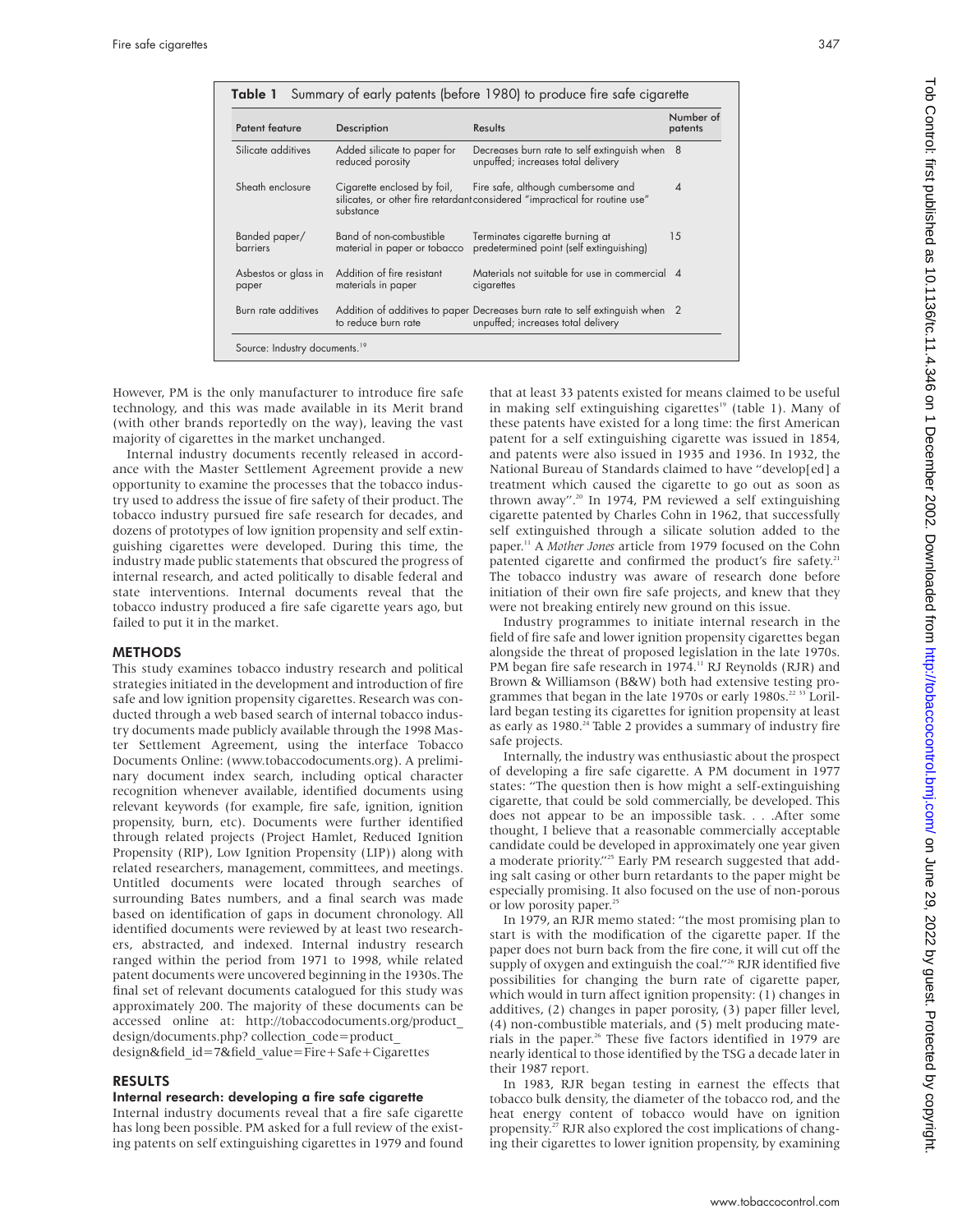Table 2 Summary of internal fire safe research projects Project name Company Date Research targets Results Results Hamlet **PM** 1982-87 Non-porous paper, banded paper, reduced chalk base treated paper, double wrapped paper, blend and cigarette with subjectives at parity to flavour modifications Achieved low ignition propensity control (Unnamed) BW 1983-89 Non-porous paper, banded paper, slow burn paper Abandoned goal of self extinguishment to target ignition propensity LIP (low ignition propensity) RJR 1988-90 Circumference, expanded tobacco, and paper porosityNo consumer acceptable prototype Tomorrow PM 1987- Mass burn rates targeted via expanded tobacco, tobacco cut, paper porosity, additives, and banded wrappers Achieve successful prototype using banded wrappers (2000 Merit) IP (ignition propensity) RJR 1991- Altered blends and paper porosity, use of burn additives "No significant difference in acceptance" Reduce ignition propensity BW 1993 Low porosity paper, burn additives, banded paper, cross hatch papers No successful prototypes Source: Industry documents <sup>19 31</sup> <sup>34</sup> <sup>35</sup> <sup>39</sup> <sup>48</sup> <sup>49</sup> <sup>71</sup> <sup>72</sup>

the cost effects of manufacturing cigarettes with reduced circumference, changing the composition of their blends, and reducing cigarette paper porosity.<sup>28</sup> The company developed prototypes throughout the 1980s that successfully reduced ignition propensity, using new cigarette papers produced by Ecusta Paper Company.<sup>29</sup> However, following the release of the 1987 TSG report, RJR refocused their fire safe research to targeting consumer acceptability and developing a new test methodology. A statement of their new focus from 1989 lists the following priorities: "1) Develop consumer acceptable prototypes that meet ignition propensity standards . . . 2) Evaluate test methodology (ies) that allow accurate, reproducible measurements of IP (Ignition Propensity) standards . . . and 3) Provide support to Legal, Steering Committees, and CORESTA committee as required."<sup>30</sup>

Other companies made similar progress in their fire safe cigarette projects. B&W, PM, and RJR all received low ignition paper from the Ecusta and Schweitzer paper companies starting in the early 1980s. In 1983, B&W developed two cigarette prototypes using Schweitzer papers: "One is a paper which causes a cigarette to self-extinguish in 1.6 to 5.6 minutes. The other paper lowers the ignition proclivity of a cigarette should it be dropped on a flammable substrate."<sup>31</sup> Also in the 1980s, B&W did testing on a Kimberly-Clark banded cigarette paper:

Experiments confirmed that once the burning zone reached a band the cigarette self-extinguished within two minutes. However, because the bands were 17 mm apart it could take a maximum of six minutes for the smouldering cigarette to self-extinguish.<sup>32</sup>

In 1980, PM embarked on a fire safe programme called Project Hamlet (in reference to an internal company joke, "To burn or not to burn") whose purpose was to create a fire safe cigarette.33 The researchers on Project Hamlet focused on potential additives, tobacco blends, and types of cigarette paper that increased self extinguishing rates. PM also devoted time to experiments with flavour, in an attempt to make the cigarettes acceptable to consumers, which ultimately resulted in a consumer acceptable fire safe cigarette.<sup>34 35</sup> This research was made public by the television programme "60 Minutes" in a story on Project Hamlet that aired on 27 March 1994.<sup>36</sup>

After years of research, PM concluded in 1987 that it did understand how to make a fire safe cigarette.

Historical treatments of ignition-propensity results show that time to ignition measurements are related to the maximum temperatures which smouldering cigarettes will achieve on a standard fabric. Further analysis indicates that these maximum temperatures scale with the mass burn rates of the isolated cigarettes. This reduces the design problem to one of achieving target MBR's [mass burn rates].37

PM realised that achieving these target mass burn rates, and thus producing a low ignition propensity product, was feasible.

In light of the fact that it is now public knowledge that ignition propensity is related to MBR, we might want to bring all of our products to MBR targets in stages. We can go quite a way in reducing MBR's by making relatively innocuous changes such as tobacco cut-width, paper permeability, and the type and amount of additives.<sup>37</sup>

Project Tomorrow, another PM program, examined the issue of fire safe cigarettes shortly after the end of Project Hamlet and the release of the TSG report.<sup>38</sup> Eventually, Project Tomorrow focused on a cigarette that had special bands that would extinguish the cigarette coal if the cigarette was not puffed, and Project Tomorrow succeeded in the early 1990s in creating such a banded cigarette.<sup>39</sup> Banded cigarette testing was performed as early as 1985 and this banded cigarette was the same cigarette (with minor modifications) that PM released in 2000 as its fire safe *Paper Select* wrapper, commercially used in the Merit brand.<sup>18 40</sup>

#### Public statements: arguing against the fire safe cigarette

Although the tobacco industry has been researching the subject of fire safe cigarettes for decades, they have long claimed publicly that a fire safe cigarette is impossible to create. In 1982, the Tobacco Institute opposed fire safe state legislation on the grounds that the technology did not exist to create such a cigarette.<sup>41</sup> The same claim was reiterated more recently, by RJR in 1994: "[W]e do not know how to make a cigarette that exhibits reduced ignition propensity and is consumer acceptable. We have done considerable research and development to come up with such a cigarette, but extensive consumer testing showed they are not marketable."42 The arguments used by the industry to deny the feasibility of a fire safe cigarette are examined below. These public statements are contradicted in their internal documents.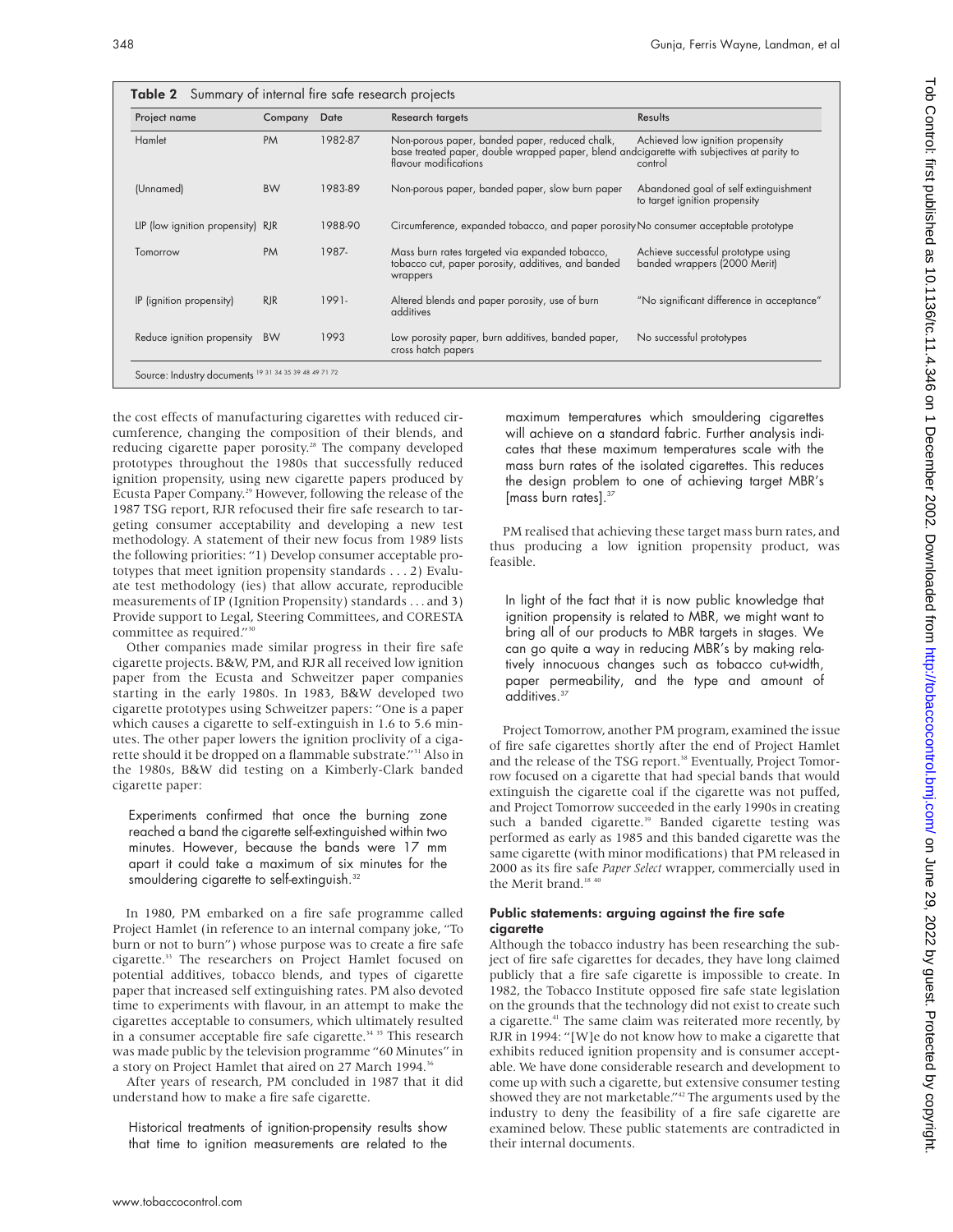| <b>Table 3</b> Summary of successful consumer tests |      |                                                                                                                                                                                                                                                                                                                                                                           |                                                                                                                                                                                                                                                                                                                               |  |  |
|-----------------------------------------------------|------|---------------------------------------------------------------------------------------------------------------------------------------------------------------------------------------------------------------------------------------------------------------------------------------------------------------------------------------------------------------------------|-------------------------------------------------------------------------------------------------------------------------------------------------------------------------------------------------------------------------------------------------------------------------------------------------------------------------------|--|--|
| Company                                             | Date | Product                                                                                                                                                                                                                                                                                                                                                                   | Results                                                                                                                                                                                                                                                                                                                       |  |  |
| Philip Morris                                       | 1985 | Commercial/non-coventional<br>blends                                                                                                                                                                                                                                                                                                                                      | "Two models were found to be acceptable to some smoker groups on the complex<br>wide panel"                                                                                                                                                                                                                                   |  |  |
| Philip Morris                                       | 1987 | Non-porous paper, modified<br>blend                                                                                                                                                                                                                                                                                                                                       | "The cigarette models appear to be equally acceptable to the smokers in this test."                                                                                                                                                                                                                                           |  |  |
| Brown & Williamson                                  | 1993 | Kool Blend with low porosity<br>paper                                                                                                                                                                                                                                                                                                                                     | One prototype was similar to the control in 11 of 13 subjective attributes                                                                                                                                                                                                                                                    |  |  |
| RJ Reynolds                                         | 1993 | Camel Lights blends                                                                                                                                                                                                                                                                                                                                                       | "The results also indicate that CAMEL LTS 85 smokers have an overall acceptance<br>of blend variation prototypes similar to the control."                                                                                                                                                                                     |  |  |
| Source: Industry documents <sup>46 48 49 73</sup>   |      |                                                                                                                                                                                                                                                                                                                                                                           |                                                                                                                                                                                                                                                                                                                               |  |  |
|                                                     |      |                                                                                                                                                                                                                                                                                                                                                                           |                                                                                                                                                                                                                                                                                                                               |  |  |
|                                                     |      | The tobacco industry documents are also instructive in<br>derstanding why the industry has not produced a fire safe<br>arette. One possible consideration was economic—for<br>ample, a 1988 RJR analysis suggests that new facilities<br>uld be necessary to produce fire safe changes across brands,<br>the costs totalling approximately $$200, 200$ million $^{43}$ Ap | <b>Toxicity</b><br>Another argument against low ignition propensity cigare<br>stated that design changes needed to create fire safe cigare<br>would cause the toxicity of these cigarettes to increase,<br>interesting argument from the tobacco industry at a t<br>when the industry was denying that signature several disc |  |  |

The tobacco indu understanding why cigarette. One possi example, a 1988 R would be necessary t with costs totalling approximately \$200–300 million.<sup>43</sup> Another consideration was liability. A British American Tobacco document from 1983 states:

"In view, however of their recent decision taken by the Tobacco Institute not to work actively in the development of self extinguishing cigarettes (for product liability reasons) it will be necessary for B&W management to define its wishes before GR&DC is asked to undertake any work."44 [emphasis added]

This document suggests that the industry worked against the drive to create a fire safe cigarette for fear of being held liable for fire deaths and burn injuries. Whether or not these internal industry concerns were responsible for preventing fire safety advancement in subsequent years, the public industry position remained unchanged throughout the 1980s and 1990s.

#### Consumer acceptability

The industry has claimed that the design changes necessary for fire safe cigarettes would give the cigarettes a terrible taste or make them unsmokable due to the use of expanded tobacco. Again, the internal industry documents indicate a different story (table 3). In early Project Hamlet testing, changing blends was recognised as the key to flavour, and Graham's Salt was proposed as a possible solution to the flavour problem.<sup>35 45</sup> In 1985, two PM low ignition propensity cigarettes were found acceptable to some smoker groups, and in 1987, PM's latest Hamlet cigarette: "showed no significant differences in the rated means of the control and experimental cigarettes on the attributes of impact throat grab, off-taste aftertaste, and acceptability . . . The cigarette models appear to be equally acceptable to the smokers in this test."<sup>46 4</sup>

In 1993, RJR produced low ignition propensity prototypes that were similar to their Camel brands and found: "The results also indicate that CAMEL LTS 85 smokers have an overall acceptance of blend variation prototypes similar to the control. The results indicate that the CAMEL LTS 85 smokers found no significant difference among the prototypes with different levels of ESP or among the prototypes with different levels of inherent porosity."48 Also in 1993, B&W created a Kool-like low ignition propensity prototype and tested it against a Kool control. One prototype in particular was essentially similar to the Kool control and in many criteria outperformed the control.<sup>4</sup>

ensity cigarettes re safe cigarettes to increase, an lustry at a time when the industry was denying that cigarettes caused disease. In early testing, smoke machine based deliveries did, in fact, tend to increase in fire safe prototypes.<sup>31</sup> However, tobacco companies identified which product design components positively and negatively affected smoke delivery and toxicity in low ignition propensity cigarettes. In 1986, for instance, PM recognised that using increased expanded tobacco resulted in lower toxicity, including reduced HCN and CO levels, while flue-cured tobacco resulted in increased levels.<sup>50</sup> PM also discovered that on some Hamlet models, perforated wrappers would decrease machine based deliveries while having no effect on ignition propensity.<sup>51</sup> While working on its banded cigarette programme (which would eventually become *Paper Select*), PM created two prototypes that had no effect on "tar" delivery levels.39 The testing done on the *Paper Select* also establishes: "there was no meaningful change found in the overall smoke chemistry or biological activity of cigarettes made with this special paper when compared to the same cigarettes made with conventional cigarette paper."52 RJR also conducted significant toxicity testing. Internal Ames testing in 1994 showed: "results were not higher for the prototype cigarettes than their respective controls either on a revertant-per-mg-tar basis or a revertant-per-cigarette basis."53 While the toxicity levels of low ignition propensity cigarettes is of major concern, the industry devised means to make their fire safe prototypes no more toxic than their regular cigarettes.

#### Testing protocols

The industry has claimed that no testing method could accurately predict whether a cigarette would ignite substrates in real world situations, and has objected that the standards created by the TSG and the TAG would give faulty and contradictory results.<sup>54</sup> They asserted that the fabrics used in the mock up test either had close to 100% ignitions or no ignitions at all, which made it very difficult for the industry to understand which cigarettes had more or less ignition propensity.<sup>54 55</sup> By challenging the predictability of the cigarette testing, the industry claimed it was impossible to determine whether one cigarette had decreased ignition potential over another.

Contrary to their public statements, however, the internal industry documents reveal that the tobacco companies did have confidence in some of their ignition propensity testing. After six years of testing, in 1986, a confidential PM document reads: "Laboratory tests have been found which differentiate among the small differences in ignition propensities of cigarettes."56 In the 1990s, PM developed a computer model of smouldering cigarettes interacting with substrates to better predict a cigarette's ignition propensity.<sup>57</sup> By 1994, PM had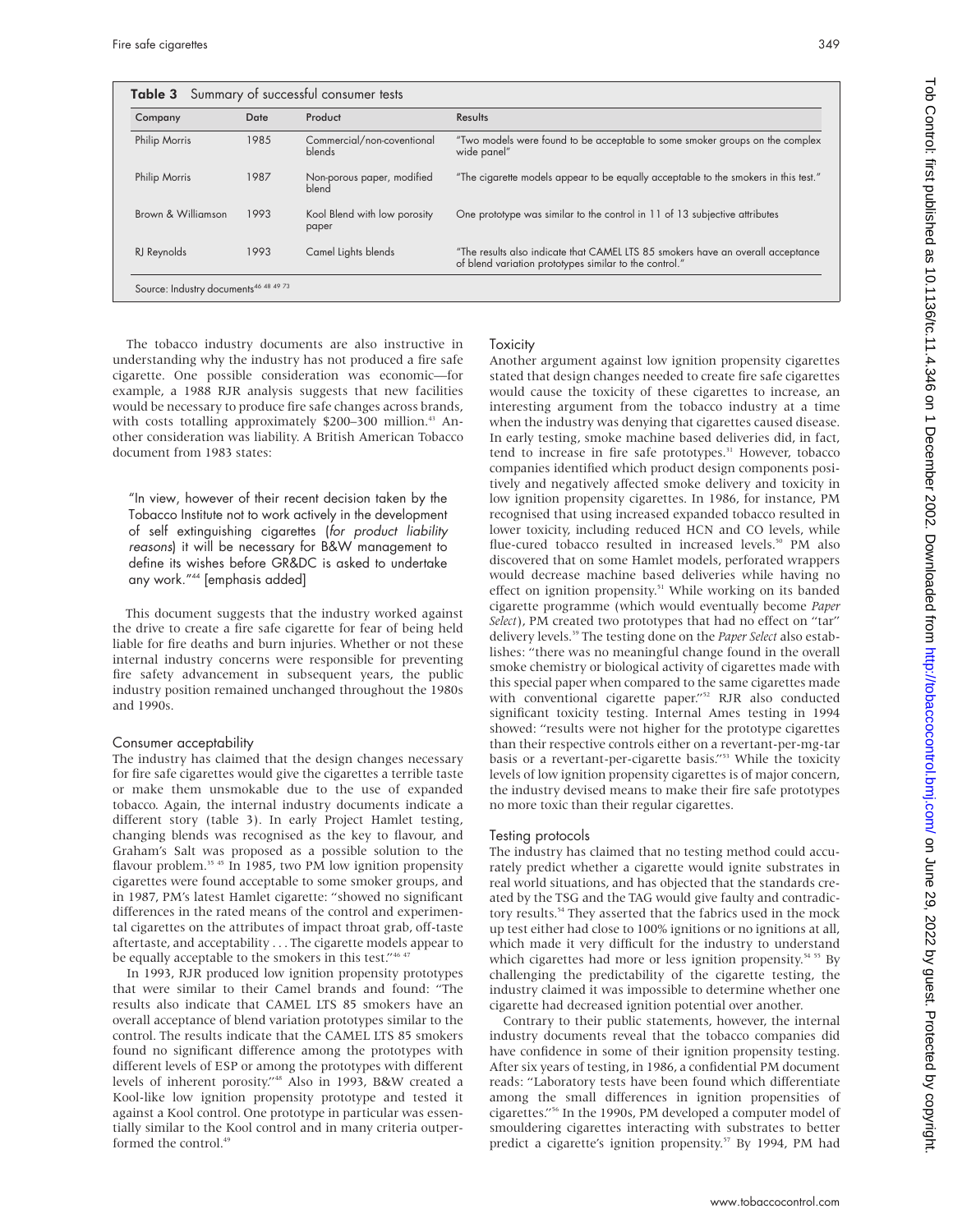| Federal action    | Bill introduced to regulate cigarettes<br>as fire hazard (1979)                       | Finds technically and economically feasible to<br>produce fire safe cigarette (1987)                          | Methodology for determining ignition<br>propensity published (1990)                |
|-------------------|---------------------------------------------------------------------------------------|---------------------------------------------------------------------------------------------------------------|------------------------------------------------------------------------------------|
| Industry response | responsibility) campaign (1979)                                                       | "Smokers Need Watchers" (personal "Real world methodology" questioned (1987)                                  | Testing methodology developed by TSG/TAG<br>will give contradictory results (1990) |
|                   | Make fire fighters into "third-party<br>defenders for ourselves" (1980s)              | Fire safe cigarettes not consumer acceptable<br>(1987)                                                        | Consumers will behave more carelessly with<br>fire safe cigarettes (1991)          |
|                   | Call for reduced flammability of<br>furniture and upholstery (1981)                   |                                                                                                               | Increased education and smoke detectors are<br>necessary to decrease fires (1998)  |
| Result            | Bill introduced to determine testing<br>methodology for ignition propensity<br>(1987) | Bill introduced to determine testing methodology Federal inaction (ongoing)<br>for ignition propensity (1987) |                                                                                    |

made tremendous progress in developing a test and was enthusiastic about the validity of these tests:

We believe a reasonable protocol is evolving. Consistent relationships/trends have been determined for IP test outcome with cigarette parameters and very importantly with fabric properties. This knowledge is a step forward in understanding mechanisms of cigarette-induced ignitions and modeling/predicting test results. It is also important in assessing the validity and relationships of IP tests on any given substrate(s).<sup>58</sup>

This internal method matches the substrate ignition criteria proposed by the TAG committee, and successfully relates testing results to both cigarette parameters and fabric properties. This demonstrates that a testing methodology was developed within the industry that strongly predicts real world situations.

Shifting responsibility from the product to the smoker RJR advanced the theory that if produced, fire safe cigarettes may actually cause more fires because people may handle the cigarettes more carelessly if they think that their cigarettes are completely fire safe. In a memo providing talking points for a meeting with Congressman Moakley, RJR claimed:

Qualitative consumer research at RJRT has suggested that consumers cannot distinguish between the concepts of 'reduced ignition-prone' and 'fire-safe'. Open-end responses to the former concept indicate that consumers would likely behave more carelessly in all smoking settings.<sup>59</sup>

However, testing performed at RJR less than a year later directly contradicts the claim made to Congressman Moakley.

When asked if they would behave differently – that is less careful [sic] when smoking this new product – virtually all respondents said they would not alter their current smoking behavior. Most people said they would be just as careful with any cigarette, because it still could start a fire, or put a burn in upholstered furniture or clothes,  $etc.<sup>60</sup>$ 

RJR's own testing undermines the claim that fire safe cigarettes would cause more fires. RJR also attempted to deflect responsibility for cigarette caused fires from the industry by placing the blame on smokers; one RJR document states: "There must be some personal responsibility – even a child knows not to take a fire to bed."<sup>61</sup>

#### Political strategies: influencing fire safe legislation

Although internal research has produced viable fire safe prototypes, the industry maintained a concerted effort to fight legislation mandating fire safety standards for cigarettes. Industry documents reveal initial efforts as early as 1981-82, when the industry encouraged furniture and upholstery manufacturers to reduce the flammability of their products to take focus off rising calls for a fire safe cigarette. $62$  As proposed initiatives legislating a fire safe cigarette continued, the industry developed a comprehensive strategy that was successful in preventing the enactment of meaningful fire safe legislation. This point was highlighted in a 1992 speech to the annual board of directors meeting of the Lorillard Tobacco Company, when Andrew Tisch, chairman and CEO of Lorillard, boasted of how effectively the industry staved off regulatory legislation, noting: "Legislation mandating "firesafe" cigarettes was introduced in five states and defeated in all . . ."63 As recently as 1997 the Tobacco Institute maintained a map entitled "Fire safe cigarette threats" indicating in which states fire-safe cigarette legislation was likely to be proposed.<sup>64</sup>

Recognising that fire safe cigarettes were a potentially problematic public issue, the industry sought to change public perception of the fire safe question. In a 1993 internal corporate presentation for PM, Tina Walls, PM's director of government affairs for the western half of the nation, explained how PM had used the "broadening" strategy to defeat several types of legislation including fire-safe cigarettes: "[W]e try to change the focus on the issues . . . Cigarette-related fires become an issue of prudent fire safety programs."<sup>65</sup> In addition to changing the scope of the debate, the Tobacco Institute also realised the power of "fire-scarred victims interviewed by the news media and paraded before legislative committees".<sup>3</sup> In turn, it embarked on making the industry appear concerned for victims of fires caused by cigarettes. Changing public perception of the industry and the issue was a vital component of the industry's attempt to defeat legislation (table 4)

In addition to changing public perception, the industry also successfully co-opted potential proponents of fire safe cigarettes. One document sums up the industry's strategy:

You have to try to understand whom you have to neutralize in advance, who is a potential threat to you and then how do you make common cause with that category of individuals or companies or group or whathaveyou [sic] so that you can neutralize them.<sup>66</sup>

To give legislators the impression that the industry was concerned about fire safety and to quell calls for fire safe cigarettes from national fire service organisations, the Tobacco Institute embarked on a massive programme of funding fire safety organisations to provide public education about fire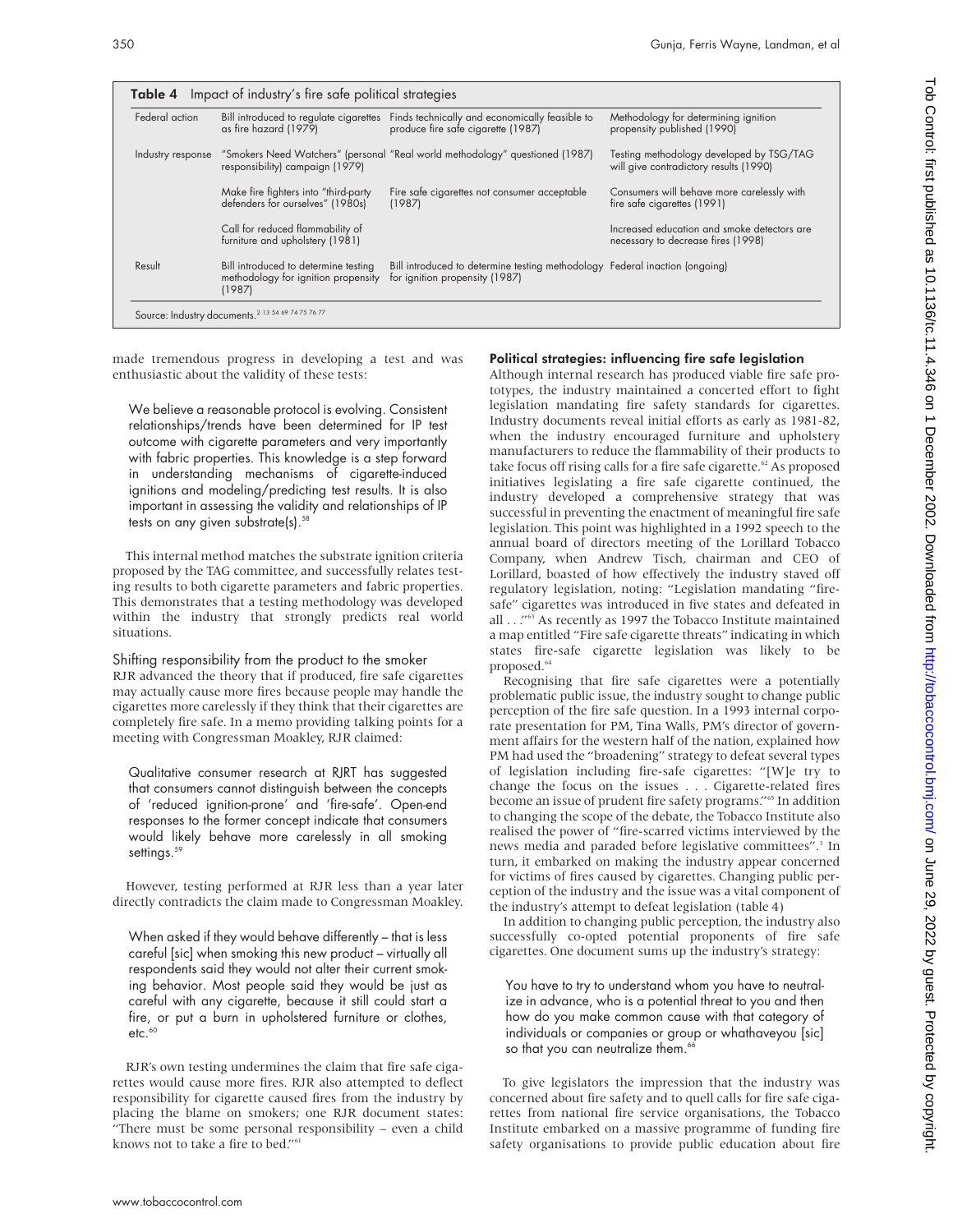| Table 5 Tobacco Institute spending on support of fire organisations |                        |                           |                        |  |  |  |  |
|---------------------------------------------------------------------|------------------------|---------------------------|------------------------|--|--|--|--|
|                                                                     | 1990 Budget<br>(5'000) | 1990 Estimated<br>(S'000) | 1991 Budget<br>(S'000) |  |  |  |  |
| Grants to local fire safety organisations                           | 120                    | 80                        | 100                    |  |  |  |  |
| National Volunteer Fire Council                                     | 40                     | 40                        | 35                     |  |  |  |  |
| Zoeller & Associates (fire prevention consultants)                  | 40                     | 40                        | 20                     |  |  |  |  |
| Pan Education Institute fire prevention education                   | 25                     | 25                        | 15                     |  |  |  |  |
| National Association of State Fire Marshals                         |                        | 10                        | 15                     |  |  |  |  |
| <b>Burn Concerns</b>                                                | 20                     |                           | 10                     |  |  |  |  |
| Congressional Fire Services Institute                               | 10                     | 10                        | 10                     |  |  |  |  |
| International Association of Fire Chiefs                            | 10                     | 10                        | 10                     |  |  |  |  |
| International Association of Black Professional Fire Fighters       | -                      |                           | 5                      |  |  |  |  |
| Miscellaneous (production of materials, psa's, etc)                 | 35                     | 30                        | 35                     |  |  |  |  |
| Total                                                               | 320                    | 270                       | 270                    |  |  |  |  |
| Source: Industry documents <sup>67</sup>                            |                        |                           |                        |  |  |  |  |

safety. For instance in 1990, the Tobacco Institute spent \$320 000 on grants to local fire safety organisations and other fire safety associations, while also spending \$480 000 on consulting and PR firms for fire safety issues.<sup>67</sup> Seizing on the fact that fire departments nationwide were underfunded at that time, the tobacco industry saw a benefit in promoting a sense of job security among fire service employees<sup>3</sup> (table 5).

The Tobacco Institute also started a vast national programme of financial aid and in-kind contributions to both local and state fire departments across the country, in an attempt to neutralise firefighter hostility toward cigarette manufacturers and their products, and quell calls for a fire safe product. In addition to extensively funding these agencies, the Tobacco Institute built alliances with key fire safety officials and organisations nationwide. Members of the Tobacco Institute sought seats on advisory boards of fire safety organisations and arranged to be listed as presenters at fire service conferences wherein they would promote tobacco industry assistance to the fire service.<sup>68</sup> The Tobacco Institute also created promotional materials to tout its involvement with fire safety public education, such as calendars, brochures, advertisements, bumper stickers, and a fire safety video that institute members planned to present to legislative committees to show they were concerned about the fire safety issue.<sup>67</sup> As one example, in its goals for 1987 the Tobacco Institute lists expectations of five articles placed by fire service personnel in fire journals and 200 working relationships with fire officials and other public officials on fire prevention programmes.<sup>69</sup>

By 1990, the Tobacco Institute had spread these efforts across the USA. It had developed working relationships with officials in more than 500 key fire departments across the country. Fire safety materials produced by the Tobacco Institute were being used in thousands of fire departments around the country, including those in more than 200 major cities, and its grants had been awarded to more than 85 state, regional, and national fire service organisations.<sup>68</sup>

The industry considered their accomplishment of silencing the firefighting community on the issue of the self extinguishing cigarette to be one of their finest success stories. In fact, PM exhibited the strategy as a textbook example of how to effectively neutralise a credible enemy. In a transcript of a presentation given at a PM worldwide corporate affairs meeting in 1984, PM executive Allan Miller explains:

Who would normally be involved in the selfextinguishing cigarette on the other side of the fence? Probably the fire-fighting community. As you know in the United States, we have put a huge amount of time into helping all the organized groups of professional and volunteer fire-fighters. They get such help from us that is monumental. And then when we need them to stand up and say, not cigarettes that cause fire in 99.9 percent of the cases, we get their cooperation. But that's because we have cultivated them and helped them achieve some of their goals and we have seen that they are a potential enemy that has real credibility. That's the greatest credibility, your potential enemy. We had turned them around and made allies, third party defenders for ourselves. All of this involves a process of logic. To find common ground, to find your natural friends; to find your natural enemies and if possible, the ways in which you can neutralize them...<sup>66</sup>

The Tobacco Institute's nearly 15 year long, multi-pronged effort to stop the fire service from opposing the tobacco industry on the issue of self-extinguishing cigarettes and stave off regulation proved a remarkable success. The institute noted by 1991 that it had significantly reduced fire fighter hostility towards the industry and their products.<sup>67</sup>

#### **DISCUSSION**

The tobacco industry has opposed fire safe cigarette legislation for the last 25 years. The industry has claimed, on an assortment of grounds, that it was not feasible to produce a fire safe cigarette. At various times, the industry stated that: (1) fire safe cigarettes would be unacceptable to consumers; (2) that no testing method would accurately predict whether a cigarette was fire safe; (3) that fire safe cigarettes would increase toxicity; and (4) that cigarettes were not the primary problem of cigarette caused fires. Internal industry documents, however, contradict the industry's public claims. The industry has done research on this issue for more than 25 years, and has had numerous projects dedicated to creating a fire safe cigarette. A fire safe cigarette with demonstrated consumer acceptability was developed years ago, and the tobacco industry did not place it on the market.

At the same time, the tobacco industry engaged in a long term strategy to neutralise their opposition on this issue and thus delay legislation of a fire safe cigarette. Strategies included making generous grants over long periods of time to local, state, and national fire service organisations and fire departments throughout the USA to gain the goodwill of fire protection groups, and making them allies rather than opponents on the fire safe issue. The tobacco industry also attempted to deflect attention from product design by "broadening" the self extinguishing cigarette issue into one of overall fire safety, and pouring money into fire safety programmes featuring materials that had nothing to do with cigarettes, like calendars and videos. Efforts were even extended to shift the burden of fire prevention from the industry to the vigilance of smokers and non-smokers. Because much of the information distributed on fire deaths originates from fire department and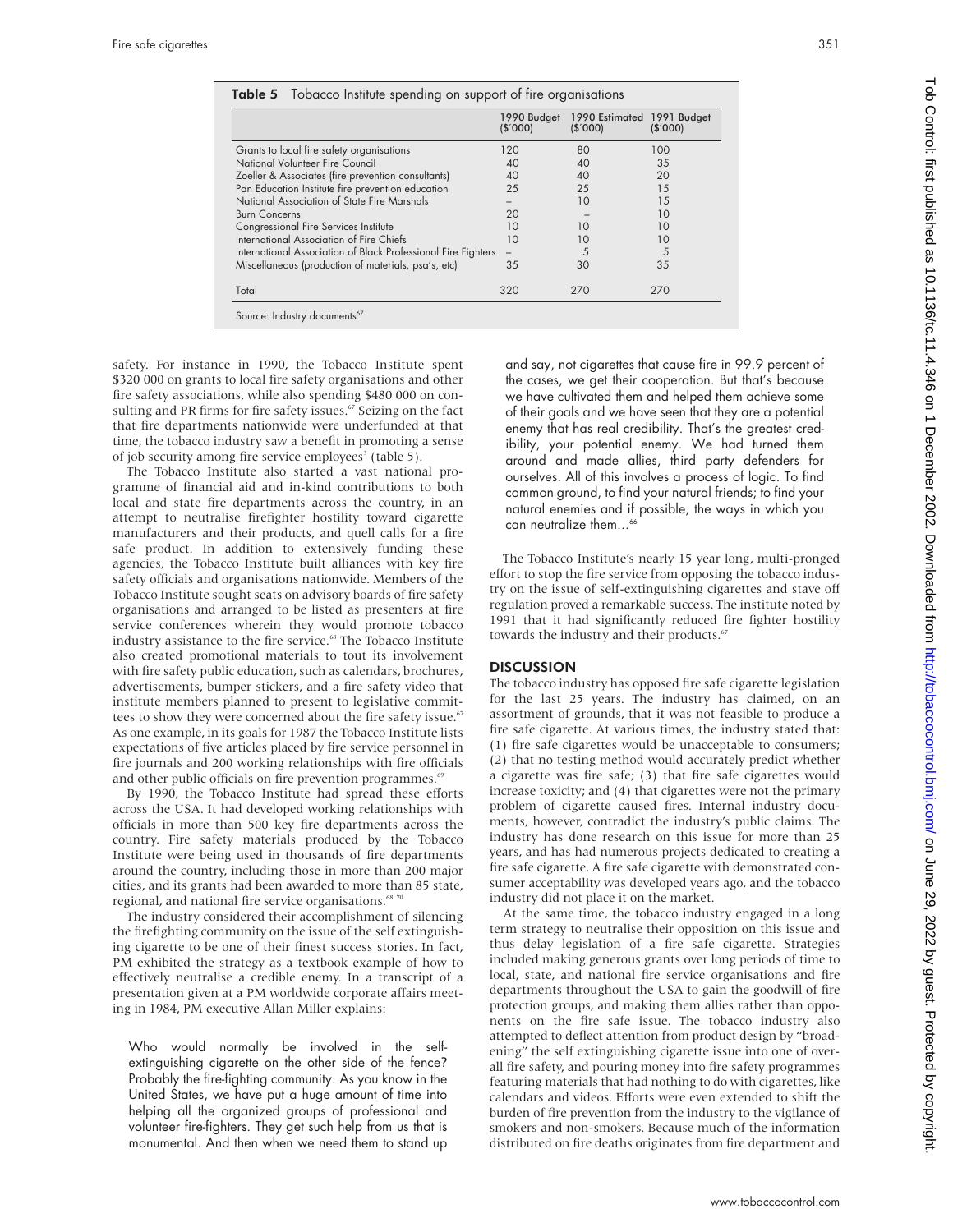#### What this paper adds

It is well documented that fires caused by cigarettes are responsible for 1000 deaths and billions of dollars in other damages each year in the USA. For years, the tobacco industry has claimed that they do not know how to manufacture a commercially viable fire safe cigarette. However, the recent release of industry documents as a result of the Master Settlement Agreement has shed new light on what the industry knew about fire safe cigarettes.

These internal company documents reveal that the tobacco industry has known how to create a fire safe cigarette for some time. The documents also illuminate tactics used by the tobacco industry to block and otherwise influence fire safe legislation. This article will inform effective use of state and federal legislation to address cigarette related fires. It will also add to understanding of industry counter strategies that are aimed at and directly impact public health outcomes.

fire safety organisations, tobacco industry influence on these organisations is likely to have a broad effect on the dissemination of information within the general media.

Failure to introduce fire safe products to market appears to have been due in part to fear of past product liability, coupled with the potential expense associated with introducing new fire safe technology across brands. Given that the industry has not voluntarily placed fire safe cigarettes on the market, it is important that state and/or federal fire safe legislation be passed. Because PM has marketed its *Paper Select* paper we know that fire safe paper is technologically and commercially possible. No other company has introduced any sort of fire safe cigarette on the market. Thousands of lives can be saved with the adoption of fire safe cigarettes. The industry has not acted voluntarily on this issue and, lacking federal legislation, burn victims could also initiate product liability suits, thus forcing the industry to institute tough fire safety standards.

#### ACKNOWLEDGEMENT

This research was funded through a grant from the National Cancer Institute.

#### .....................

Authors' affiliations

M Gunja, G Ferris Wayne, G Connolly, Massachusetts Department of Public Health, Boston, Massachusetts, USA

A Landman, American Lung Association of Colorado, Glade Park, Colorado, USA

A McGuire, Trauma Foundation, San Francisco, California, USA

#### REFERENCES

- 1 Leistikow BN, Martin DC, Milano CE. Fire injuries, disasters, and costs from cigarettes and cigarette lights: a global overview. Prev Med 2000;31(2 Pt 1):91–9.
- 2 McGuire A. How the tobacco industry continues to keep the home fires burning. Tobacco Control 1999;8:67–9.
- 3 Tobacco Institute. Appendix B: Elements of Positive Strategy New Initiatives for Industry Action, Tobacco Institute, 1981 (Estimated), Bates No. 04330334-0378.
- 4 Gannon WF. Visit of Dr. Joseph Clark, Philip Morris, 26 October 1976,
- Bates No. 2024781309-1310.<br>5 **Tobacco Institute**. Issue Brief "Self Extinguishing" Cigarette Legislation,<br>To**bacco Institute, April 1987. Bates No. TIFL0071560-1561.**<br>6 **RJ Reynolds.** "Fire-Safe" Cigarettes Legislative Sta
- RJ Reynolds Tobacco Company, 1 February 1990, Bates No. 508544401-4408.
- 7 RJ Reynolds. Status of Research Regarding Low Ignition Propensity Cigarettes, RJR Tobacco Company, 5 May 1993, Bates No. 2021302717-2743.
- 8 Botkin J. The fire-safe cigarette. JAMA 1988;260:226–9.
- 9 Philip Morris. Cigarette, patented by M.X.C. Weinberger, 7 April 1933, Bates No. 100279546-9548
- 10 Philip Morris. Self Extinguishing Cigarette, patented by F.C. Guida, 11 January 1961, Bates No. 1000279518-9520.
- 11 Philip Morris. The Self-Extinguishing Cigarette, Philip Morris, 31 July 1974, Bates No. 1000279493-9494.
- 12 Philip Morris. Difficulte Flammable Cigarette Wrapper, patented by S.E. Seaman, 25 May 1933, Bates No. 1000279543-9545.
- 13 **Technical Study Group**. Toward a less fire-prone cigarette: final report of the technical study group on cigarette and little cigar fire safety.<br>Bethesda, Maryland: US Consumer Product Safety Commission, October 1987.
- 14 **RJ Reynolds.** "Fire-Safe" Cigarettes (Cigarette Ignition Propensity), RJ<br>Reynolds Tobacco Company, 1989, Bates No. 511564140-4160.<br>15 **Cigarette Ignition Propensity Joint Venture**, Technical Overview of<br>Cigarette Indus
- 1993, Bates No. 511035860-5880.
- 16 Trauma Foundation. URL: http://www.tf.org/tf/injuries/cigar5.shtml 17 Philip Morris. "Philip Morris U.S.A. to Launch New Cigarette Paper
- Nationwide on all Merit Cigarettes", Philip Morris press release, 12 July 2000.
- 18 Garg R, Reynolds B, Phan T. The development of banded cigarette paper to reduce ignition propensity of cigarettes. Philip Morris, 2000 (estimated).
- 19 Philip Morris. A Review of 33 U.S. Patents Disclosing Means Claimed to be Useful in Making a Self-Extinguishing Cigarette, Philip Morris, November 19, 1979, Bates No. 1002804544-4547.
- 20 RJ Reynolds. Historical Highlights of the campaign for a Fire Safe Cigarette, RJR Tobacco Company, November 1992, Bates No. 508509884-9888.
- 21 O'Malley, Becky, "Cigarettes & Sofas; How the Tobacco Lobby Keeps the Home Fires Burning", published in Mother Jones, July 1979, Bates No. 2020186871-6878.
- 22 Rodgman A. Modification of the Burn Rate of Unpuffed Cigarette, RJR Tobacco Company, 10 September 1979, Bates No. 508511155-1156.<br>23 Brown & Williamson. Schweitzer Papers for Cigarettes which
- Self-Extinguish or have Reduced Ignition Proclivity/324, Brown & Williamson, 22 August 1983, Bates No. 620348647-8649.
- 24 McGeady JC. SEM Examination of Self-Extinguishing Type Cigarette, Lorillard, 15 January 1980, Bates No. 87901745-1751.
- 25 Merritt HB. Self-Extinguishing Cigarette, Philip Morris, 6 January 1977, Bates No. 2020186850-6853.
- 26 Rodgman A. Modification of the Burn Rate of Unpuffed Cigarette, RJR Tobacco Company, 10 September 1979, Bates No. 508511155-1156.<br>27 **RJ Reynolds**. Proposal. Investigation of Some Design Parameters for the
- Manufacture of Fire Safe Cigarettes, RJR Tobacco Company, 7 April 1983, Bates No. 508486923-6970.
- 28 RJ Reynolds. Reduced Cigarette Ignition Propensity, RJR Tobacco Company, 9 December 1988, Bates No. 507622260-2262.
- 
- 29 **Di Marco G**. Robert, No Title, RJR Tobacco Company, July 30, 1984,<br>Bates No. 504750971-0972.<br>30 **Lewis LS**, Gee JW. 1989 Objectives. Low Ignition Propensity Group, 30<br>November 1988, Bates No. 508612414.
- 31 Brown & Williamson. Evaluation of Schweitzer's Self-Extinguishing and Low Ignition Proclivity Cigarette Papers, Brown & Williamson, 19 December 1983, Bates No. 505005146-5149.
- 32 Markin DA. Evaluation of the Kimberly Clark Self-Extinguishing Cigarette, Brown & Williamson, 16 January 1989, Bates No. 570235133-5142.
- 33 RJ Reynolds. R&D. 'Current R&D Projects and Directions', Philip Morris,
- 1983, Bates No. 1003475173-5187. 34 Hausermann M. Monthly Development Summary, Philip Morris, 12 October 1983, Bates No. 2001213423-3425.
- 35 RJ Reynolds. Project Hamlet. Philip Morris, 1985 (Estimated), Bates No. 2020356517-6543.
- 36 Philip Morris. Statement of Philip Morris USA before the Subcommittee on Commerce, Philip Morris, 20 April 1994, Bates No. 570362055-2058.
- 37 Philip Morris. Project Tomorrow Status and Plans, Philip Morris, 25 November 1987, Bates No. 1002816087-6088.
- 38 Moogalian C. Project Tomorrow Prototype, Philip Morris, 25 October
- 1989, Bates No. 2020113220. 39 Phiilip Morris. 5A01 Project Tomorrow Banded Paper Program, Philip Morris, 1994, Bates No. 2054768090-8104.
- 1986, Bates No. 2025340472.
- 41 Newman FS. Self Extinguishing Cigarettes. Philip Morris, 20 May 1982. Bates No. 2022963801-3802.
- 42 RJ Reynolds. Cigarette Ignition Propensity Issues, RJR Tobacco Company, March 1994, Bates No. 508690094-0103.
- 43 RJ Reynolds. Reduced Cigarette Ignition Propensity, RJR Tobacco Company, 9 December 1988, Bates No. 507622260-2262.
- 44 Blackman LCF. Visit by Dr L.C.F. Blackman to B&W, Louisville, 3 to 7 October 1983, Technical Notes, British American Tobacco Company, 27 October, 1983, Bates No. 109873975-3984.
- 
- 45 Greene RK. Project Hamlet, Graham's Salt, Philip Morris, 21 August 1985, Bates No. 2020356664-6671. 46 Goodman BL. Project 4009 1984 Accomplishments, Philip Morris, 14 January 1985, Bates No. 202210549-0551.
- 47 Smith AD. Hamlet Test, Philip Morris, 29 April 1987, Bates No. 2051023053-3054.
- 48 Charles S. Project IP Sensory Acceptance, RJR Tobacco Company, 6 August 1983, Bates No. 508539091-9106.
- 49 Goodman PA. Dupont Sensory Results, Brown & Williamson Tobacco Corporation, 21 June 1993, Bates No. 587000503-0509.
- 50 Goodman B. Project Hamlet; Analytical Data for Committee Samples, Philip Morris, 16 May 1986, Bates No. 2020102247-2252.

# 40 Philip Morris. 1985 Accomplishments - 4009, Philip Morris, 9 January